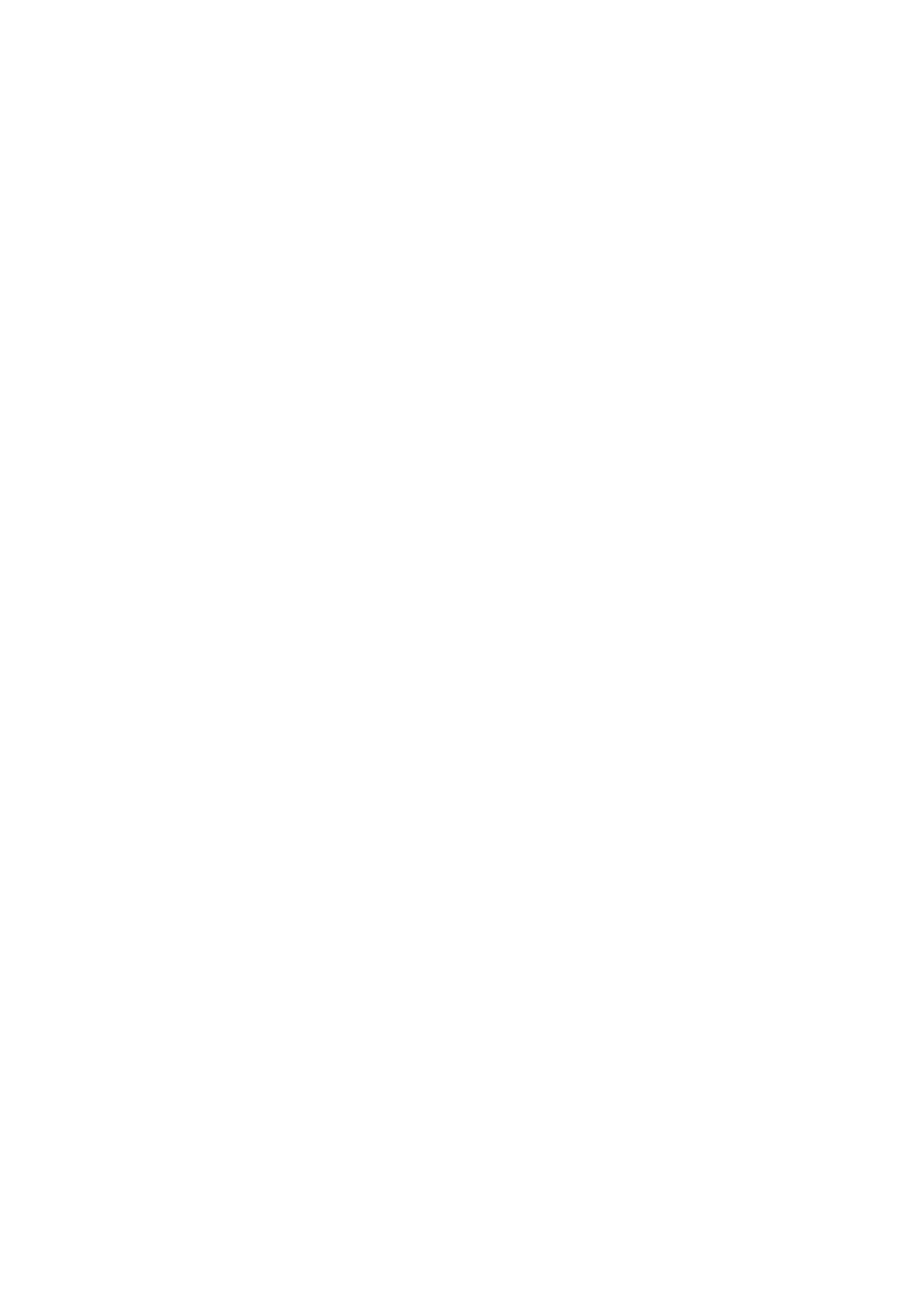*I certify that this public bill, which originated in the Legislative Assembly, has finally passed the Legislative Council and the Legislative Assembly of New South Wales.*

> *Clerk of the Legislative Assembly. Legislative Assembly, Sydney, , 2012*



New South Wales

## **Saint John's College Amendment Bill 2012**

Act No , 2012

An Act to amend the *Saint John's College Act (1857)* with respect to the Council of Saint John's College.

*I have examined this bill and find it to correspond in all respects with the bill as finally passed by both Houses.*

*Assistant Speaker of the Legislative Assembly.*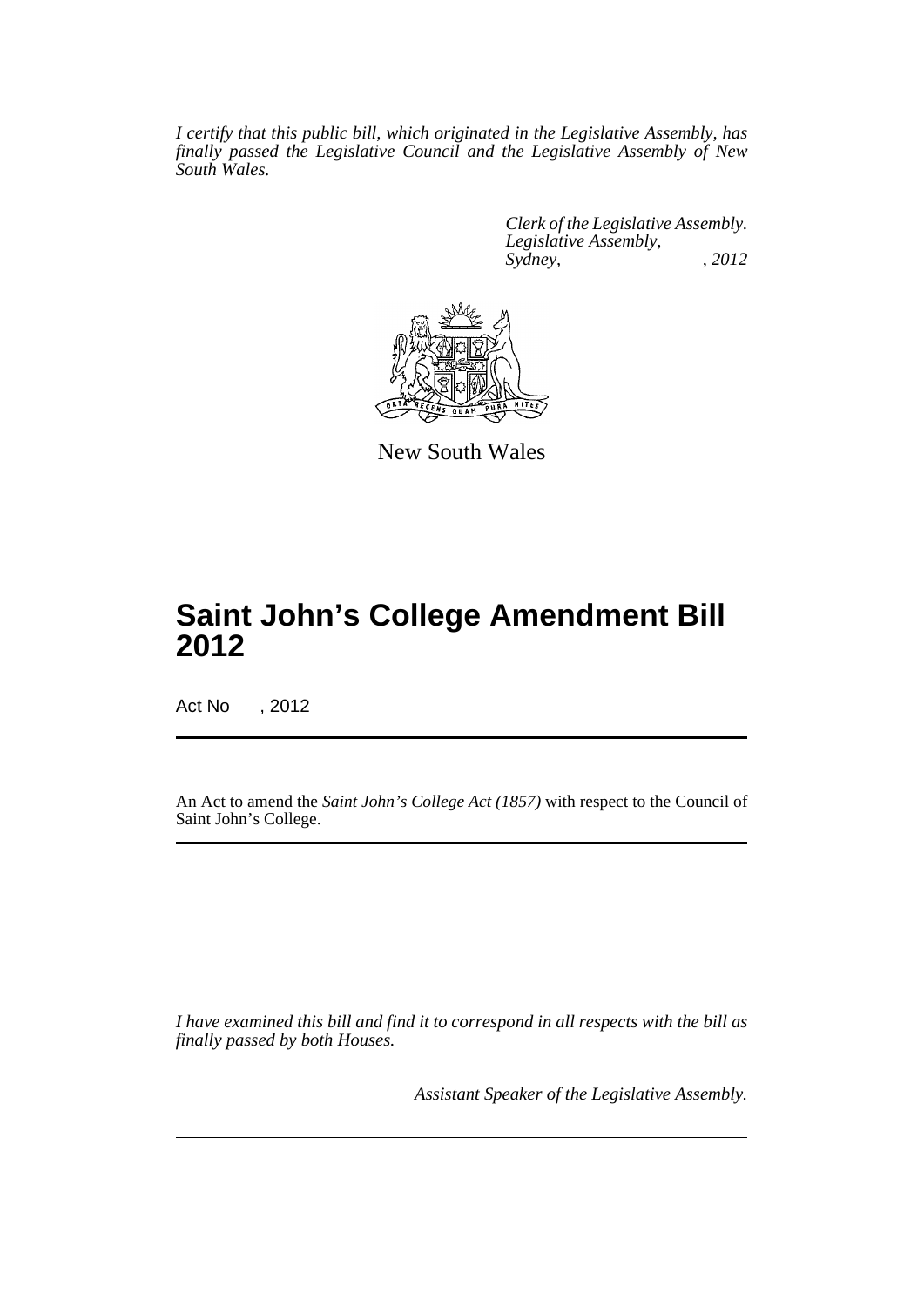### <span id="page-3-0"></span>**The Legislature of New South Wales enacts:**

#### **1 Name of Act**

This Act is the *Saint John's College Amendment Act 2012*.

#### <span id="page-3-1"></span>**2 Commencement**

This Act commences on the date of assent to this Act.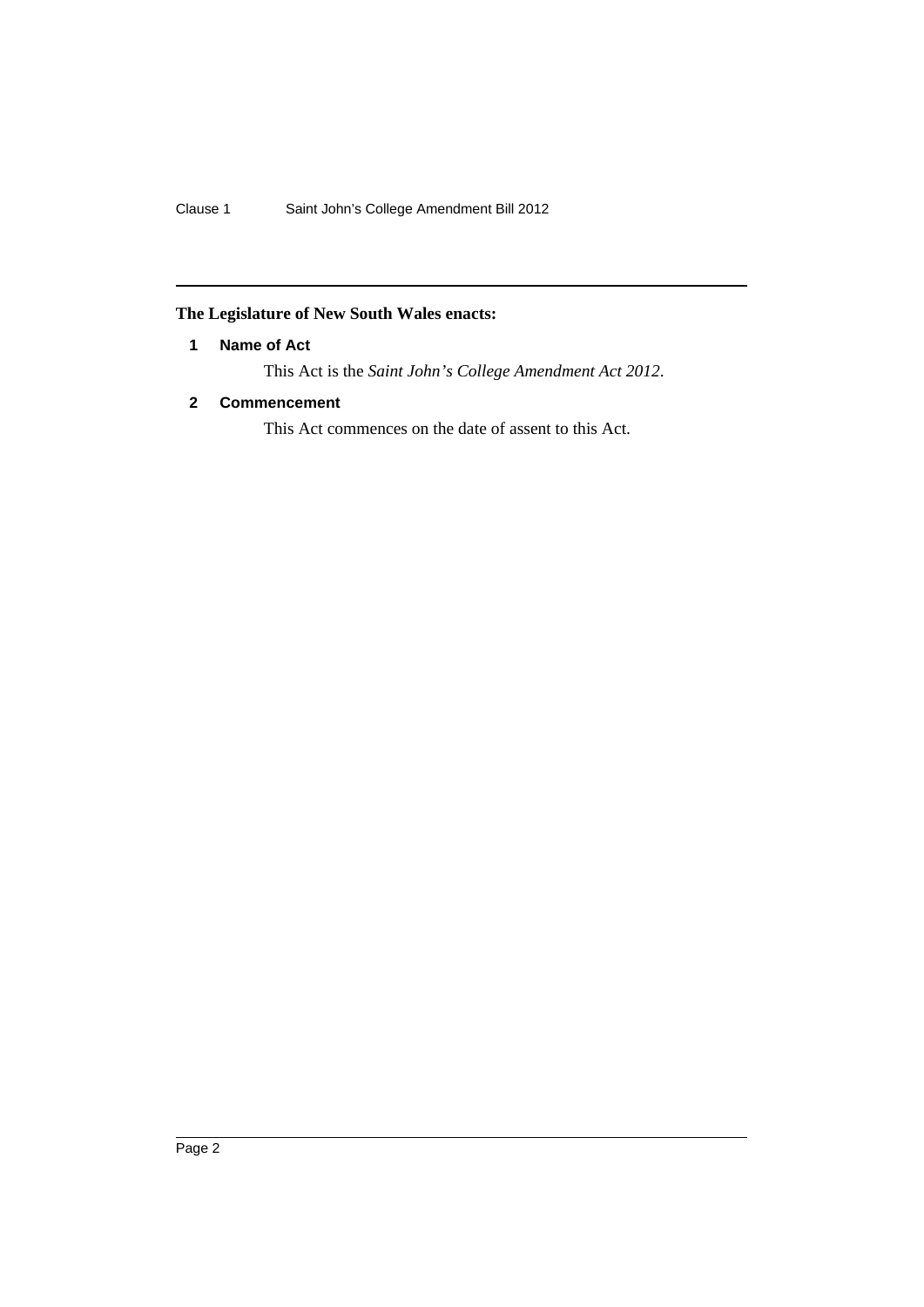Saint John's College Amendment Bill 2012

Amendment of Saint John's College Act (1857) 21 Vic Schedule 1

### <span id="page-4-0"></span>**Schedule 1 Amendment of Saint John's College Act (1857) 21 Vic**

#### **[1] Section 1A**

Insert before section 1:

#### **1A Name of Act**

This Act is the *Saint John's College Act 1857.*

#### **[2] Section 7 Vacancies**

Omit "All". Insert instead "Except as provided by section 8B, all".

#### **[3] Section 8 Election of fellows**

Insert ", except as provided by section 8B," after "and that".

#### **[4] Section 8A Term of office**

Insert ", except as provided by section 8B," after "shall".

#### **[5] Section 8B**

Insert after section 8A:

#### **8B Extraordinary vacancies in offices of fellows**

- (1) This section applies in either or both of the following circumstances:
	- (a) if there are vacancies in the office of all 6 clerical members of the Council,
	- (b) if there are vacancies in all but one of the offices of lay members of the Council.
- (2) In the circumstances to which this section applies, the visitor must, in consultation with the Vice-Chancellor:
	- (a) remove any remaining fellows, and
	- (b) appoint such persons as fellows as are necessary to enable the Council to be constituted in accordance with section 3.
- (3) A person removed under subsection (2) (a) may (but need not) be appointed as a fellow under subsection (2) (b).
- (4) A fellow appointed under this section holds office, unless sooner removed from office, for a period of up to 3 years specified in the fellow's instrument of appointment.